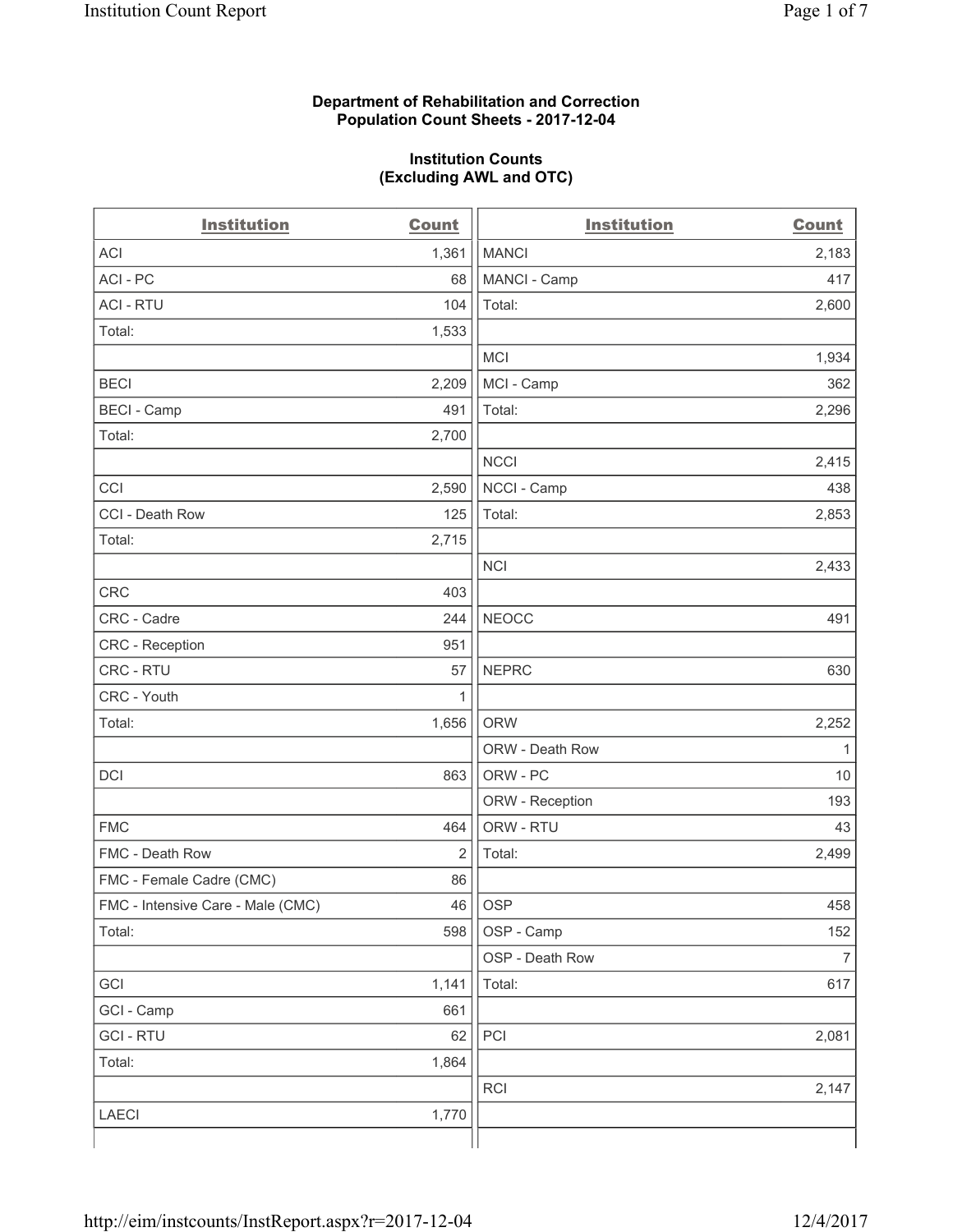|                          |       | <b>RICI</b> | 2,598                              |
|--------------------------|-------|-------------|------------------------------------|
| LECI                     | 2,344 |             |                                    |
| LECI - Camp              | 167   | SCI         | 1,994                              |
| Total:                   | 2,511 |             |                                    |
|                          |       | <b>SOCF</b> | 1,150                              |
| LOCI                     | 2,293 | SOCF - RTU  | 54                                 |
|                          |       | Total:      | 1,204                              |
| LORCI                    | 232   |             |                                    |
| LORCI - Cadre            | 140   | <b>TCI</b>  | 1,009                              |
| <b>LORCI - Reception</b> | 904   | TCI - Camp  | 435                                |
| Total:                   | 1,276 | Total:      | 1,444                              |
|                          |       |             |                                    |
| <b>MACI</b>              | 1,104 | <b>TOCI</b> | 387                                |
| MACI - Minimum           | 1,267 | TOCI - PC   | 94                                 |
| Total:                   | 2,371 | Total:      | 481                                |
|                          |       |             |                                    |
|                          |       | <b>WCI</b>  | 1,233                              |
|                          |       | WCI - RTU   | 34                                 |
|                          |       | Total:      | 1,267                              |
|                          |       |             |                                    |
|                          |       |             | <b>Total Population:</b><br>49,785 |

\* The Total Population includes 30 Offenders with Reason Codes 30 & 31. \*\* The Total Population includes 38 Offenders with Reason Code 0A.

# **Male Population by Security Level (Include AWL and Exclude OTC)**

| <b>Security Level</b>  |                   | <b>Body</b> | <b>AWL</b>     | $(-OTC)$ | <b>Total</b> |
|------------------------|-------------------|-------------|----------------|----------|--------------|
| Total Level 5          |                   | 91          | $\overline{2}$ | 2        | 91           |
| Total Level 4          |                   | 2,293       | 39             | 31       | 2,301        |
| Total Level 3          |                   | 11.721      | 129            | 108      | 11,742       |
| Total Level 2          |                   | 15,872      | 200            | 142      | 15,930       |
| Total Level 1          |                   | 15,494      | 156            | 74       | 15,576       |
| <b>Total Death Row</b> |                   | 136         |                | 0        | 137          |
|                        | <b>Total Male</b> | 45,607      | 527            | 357      | 45,777       |

### **Female Population by Institution (Include AWL and Exclude OTC)**

| <b>Institution</b>       | <b>Body</b> | <b>AWL</b> | $(-OTC)$ | Total |
|--------------------------|-------------|------------|----------|-------|
| <b>DCI</b>               | 863         |            |          | 868   |
| <b>FMC</b>               | 24          |            |          | 28    |
| FMC - Female Cadre (CMC) | 86          |            |          | 86    |
|                          |             |            |          |       |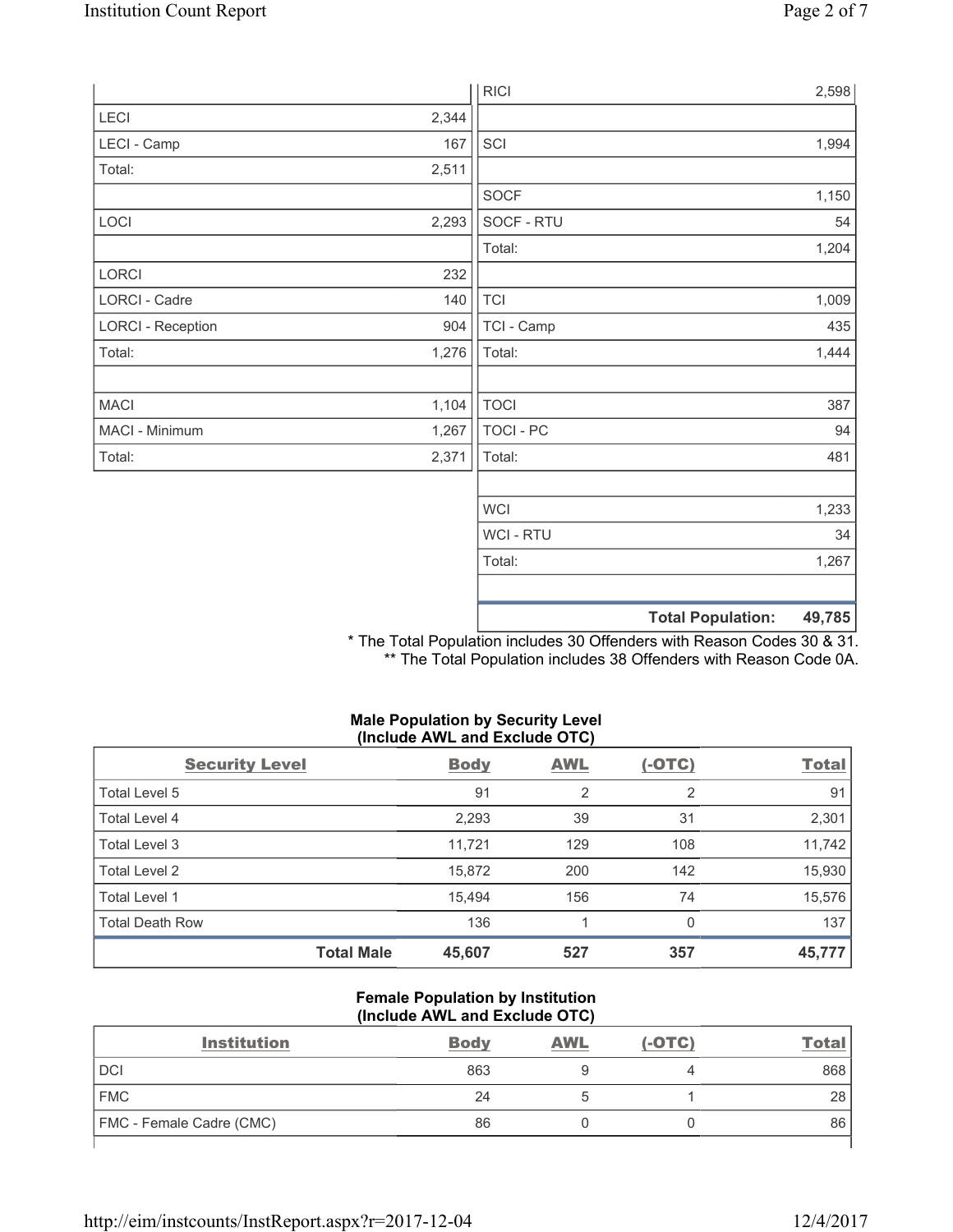|                        | <b>Total Population:</b> | 49,707 | 589 | 385      | 49,911 |
|------------------------|--------------------------|--------|-----|----------|--------|
|                        | <b>Total Female</b>      | 4,100  | 62  | 28       | 4,134  |
| ORW - RTU              |                          | 43     | 0   |          | 43     |
| ORW - Reception        |                          | 193    | 0   |          | 193    |
| ORW - PC               |                          | 10     | 0   | $\Omega$ | 10     |
| <b>ORW - Death Row</b> |                          |        | 0   | 0        |        |
| <b>ORW</b>             |                          | 2,251  | 36  | 19       | 2,268  |
| <b>NEPRC</b>           |                          | 629    | 12  | 4        | 637    |

# **Male Population by Institution: Security Level 5 (Include AWL and Exclude OTC)**

| <b>Institution</b>   | <b>Body</b> | <b>AWL</b>  | $(-OTC)$     | <b>Total</b> |
|----------------------|-------------|-------------|--------------|--------------|
| ACI                  |             | $\Omega$    | $\Omega$     |              |
| CRC                  | 2           | $\Omega$    | $\Omega$     |              |
| LECI                 |             | 0           | $\mathbf{0}$ |              |
| LORCI                |             | $\mathbf 0$ | $\Omega$     |              |
| <b>MANCI</b>         |             | $\Omega$    | $\Omega$     |              |
| <b>OSP</b>           | 45          |             |              | 45           |
| SCI                  |             | $\Omega$    | $\Omega$     |              |
| <b>SOCF</b>          | 32          |             |              | 32           |
| SOCF - RTU           | 3           | $\mathbf 0$ | $\Omega$     | 3            |
| <b>TCI</b>           |             | $\Omega$    | $\Omega$     |              |
| <b>TOCI</b>          | 3           | U           |              | 3            |
| <b>Total Level 5</b> | 91          | 2           | 2            | 91           |

# **Male Population by Institution: Security Level 4 (Include AWL and Exclude OTC)**

| <b>Institution</b> | <b>Body</b> | <b>AWL</b> | $(-OTC)$     | <b>Total</b> |
|--------------------|-------------|------------|--------------|--------------|
| ACI                | 9           |            | U            | 10           |
| <b>BECI</b>        |             | 0          |              |              |
| CCI                | 5           | 0          | U            | 5            |
| ${\sf CRC}$        | 41          | 3          | 2            | 42           |
| CRC - Reception    | 12          |            |              | 13           |
| CRC - RTU          | 3           | 0          |              | 3            |
| <b>FMC</b>         |             | 0          | <sup>0</sup> |              |
| GCI                |             | $\Omega$   | 0            |              |
| <b>LAECI</b>       |             | 0          | U            |              |
| LECI               | 57          |            |              | 57           |
| LOCI               | 9           |            |              | 10           |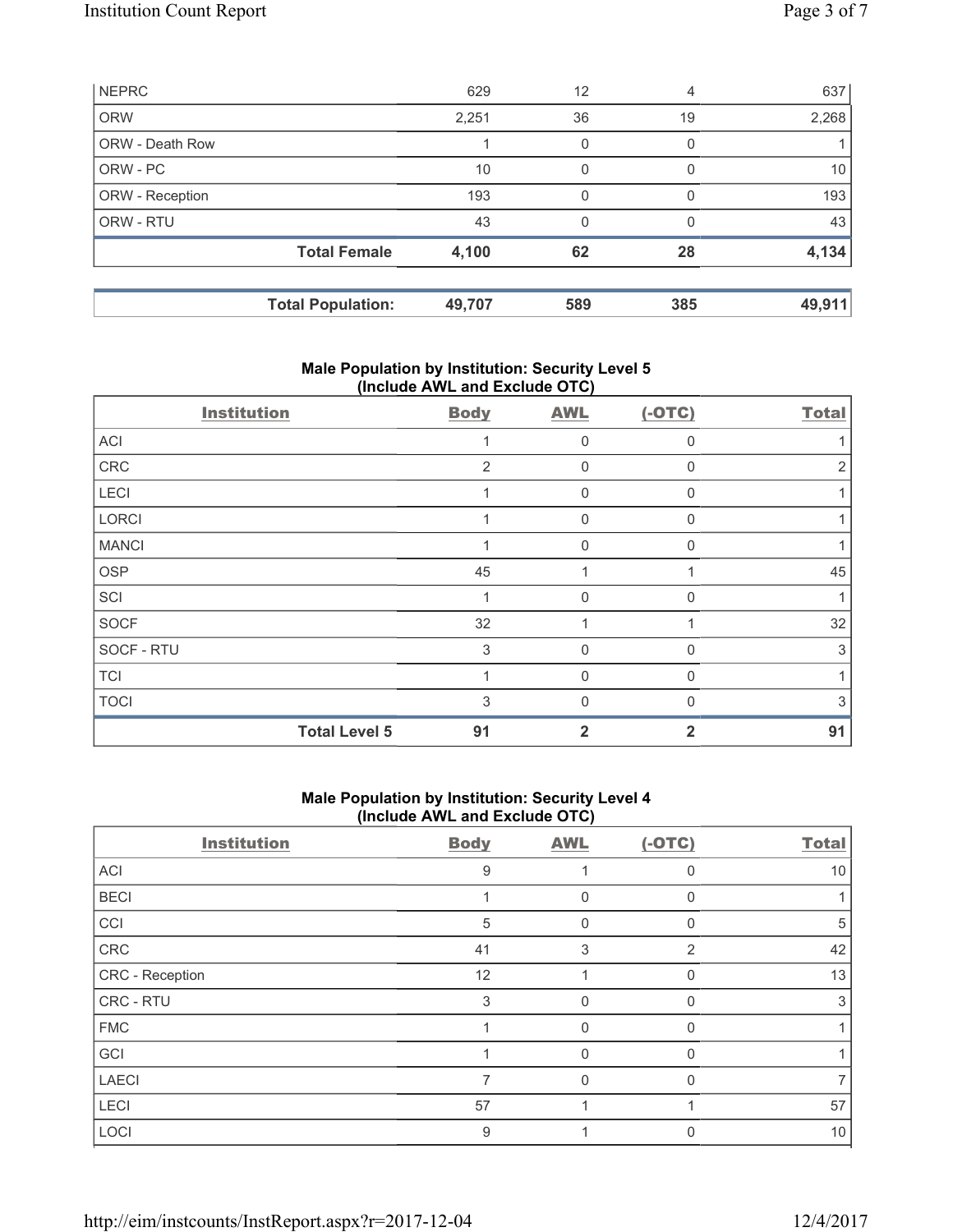| LORCI                    |                      | 22             | $\overline{7}$      | $\overline{7}$      | 22             |
|--------------------------|----------------------|----------------|---------------------|---------------------|----------------|
| <b>LORCI - Cadre</b>     |                      | $\overline{4}$ | $\mathsf{O}\xspace$ | $\mathsf{O}\xspace$ | $\overline{4}$ |
| <b>LORCI - Reception</b> |                      | $\overline{4}$ | $\mathsf{O}\xspace$ | $\mathsf{O}\xspace$ | $\overline{4}$ |
| <b>MACI</b>              |                      | 48             | $\mathsf{O}\xspace$ | $\mathsf{O}\xspace$ | 48             |
| <b>MANCI</b>             |                      | 77             | $\sqrt{3}$          | $\mathfrak{S}$      | $77 \,$        |
| MCI                      |                      | $\overline{2}$ | $\mathsf{O}\xspace$ | $\mathsf{O}\xspace$ | $\sqrt{2}$     |
| NCCI                     |                      | $\overline{2}$ | $\mathsf{O}\xspace$ | $\mathsf{O}\xspace$ | $\sqrt{2}$     |
| <b>NCI</b>               |                      | $\overline{4}$ | $\mathsf{O}\xspace$ | $\mathsf{O}\xspace$ | $\overline{4}$ |
| <b>OSP</b>               |                      | 398            | $\sqrt{3}$          | $\,$ 3 $\,$         | 398            |
| PCI                      |                      | 1              | $\pmb{0}$           | $\mathsf{O}\xspace$ | 1              |
| RCI                      |                      | 24             | $\mathbf 1$         | $\mathbf{1}$        | 24             |
| <b>RICI</b>              |                      | $\overline{7}$ | $\mathsf{O}\xspace$ | $\mathsf{O}\xspace$ | $\overline{7}$ |
| SCI                      |                      | $\overline{5}$ | $\mathsf{O}\xspace$ | $\mathsf{O}\xspace$ | $\overline{5}$ |
| SOCF                     |                      | 1,099          | $13$                | 10                  | 1,102          |
| SOCF - RTU               |                      | 51             | $\mathsf{O}\xspace$ | $\mathsf{O}\xspace$ | 51             |
| TCI                      |                      | 13             | $\mathsf{O}\xspace$ | $\mathsf 0$         | 13             |
| TCI - Camp               |                      | 1              | $\mathbf 0$         | $\mathsf{O}\xspace$ | $\mathbf{1}$   |
| <b>TOCI</b>              |                      | 335            | $\overline{4}$      | $\,$ 3 $\,$         | 336            |
| TOCI - PC                |                      | 19             | $\mathsf{O}\xspace$ | $\mathsf 0$         | 19             |
| WCI                      |                      | 28             | $\mathbf 1$         | $\mathbf{1}$        | 28             |
| WCI - RTU                |                      | $\mathsf 3$    | $\mathsf{O}\xspace$ | $\mathsf{O}\xspace$ | $\sqrt{3}$     |
|                          | <b>Total Level 4</b> | 2,293          | 39                  | 31                  | 2,301          |

### **Male Population by Institution: Security Level 3 (Include AWL and Exclude OTC)**

| <b>Institution</b>                | <b>Body</b>               | <b>AWL</b>  | $(-OTC)$    | <b>Total</b> |
|-----------------------------------|---------------------------|-------------|-------------|--------------|
| ACI                               | 14                        |             |             | 14           |
| ACI - PC                          | $\ensuremath{\mathsf{3}}$ | $\pmb{0}$   | 0           | 3            |
| <b>BECI</b>                       | $\mathfrak{S}$            | $\mathbf 0$ | 0           | 3            |
| CCI                               | $\overline{4}$            | $\mathbf 0$ | $\Omega$    | 4            |
| CRC                               | 86                        | 3           | 3           | 86           |
| CRC - Cadre                       | 136                       | $\mathbf 0$ | $\mathbf 0$ | 136          |
| CRC - Reception                   | 586                       | 10          | 8           | 588          |
| CRC - RTU                         | 48                        | $\mathbf 0$ | 0           | 48           |
| CRC - Youth                       | 1                         | $\mathbf 0$ | 0           |              |
| <b>FMC</b>                        | 5                         | 1           | 0           | 6            |
| FMC - Intensive Care - Male (CMC) | 3                         | $\mathbf 0$ | $\Omega$    | 3            |
| <b>LAECI</b>                      | 6                         | $\Omega$    | $\Omega$    | 6            |
| LECI                              | 2,281                     | 16          | 13          | 2,284        |
| LOCI                              | 1                         | $\mathbf 0$ | $\Omega$    |              |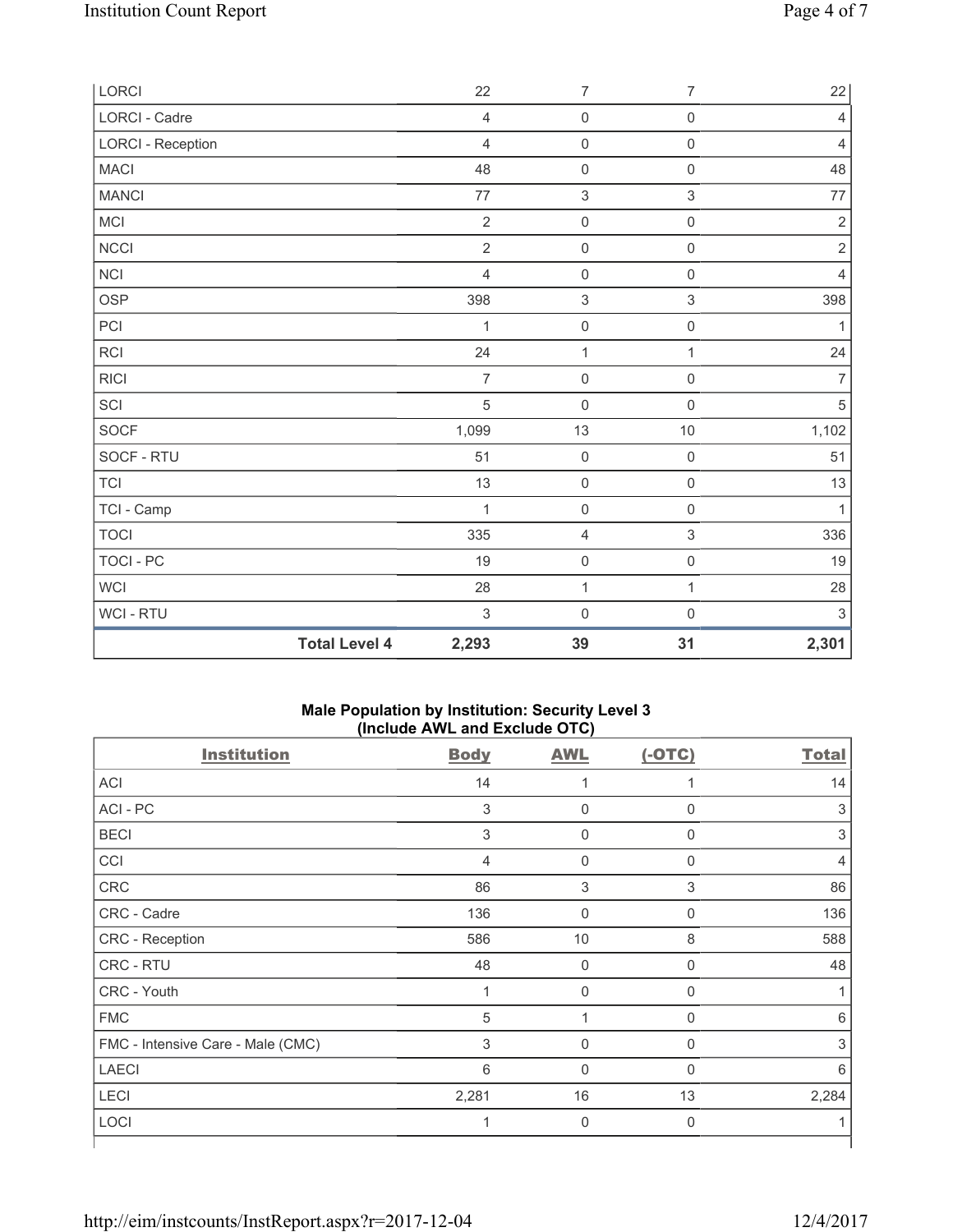| LORCI                    | 63             | 37                        | 36                        | 64             |
|--------------------------|----------------|---------------------------|---------------------------|----------------|
| LORCI - Cadre            | 88             | $\mathbf 0$               | $\mathsf{O}\xspace$       | 88             |
| <b>LORCI - Reception</b> | 590            | $\mathbf 1$               | $\mathbf{1}$              | 590            |
| MACI                     | 972            | 7                         | $\overline{2}$            | 977            |
| <b>MANCI</b>             | 2,074          | 18                        | 15                        | 2,077          |
| MCI                      | $\,6$          | $\mathsf{O}\xspace$       | $\mathsf 0$               | $\,6\,$        |
| NCCI                     | $\overline{4}$ | 1                         | $\mathbf{1}$              | $\overline{4}$ |
| NCI                      | $\mathbf 1$    | $\mathsf{O}\xspace$       | $\mathsf{O}\xspace$       | $\mathbf{1}$   |
| <b>NEOCC</b>             | 491            | 1                         | 1                         | 491            |
| OSP                      | $\overline{7}$ | $\mathsf{O}\xspace$       | $\mathsf{O}\xspace$       | $\overline{7}$ |
| PCI                      | 33             | $\mathsf{O}\xspace$       | $\mathsf{O}\xspace$       | 33             |
| RCI                      | 1,895          | $16\,$                    | 13                        | 1,898          |
| <b>RICI</b>              | $\sqrt{2}$     | $\pmb{0}$                 | $\mathsf{O}\xspace$       | $\sqrt{2}$     |
| SCI                      | $\overline{4}$ | $\pmb{0}$                 | $\mathsf 0$               | $\overline{4}$ |
| SOCF                     | 19             | $\mathsf{O}\xspace$       | $\mathsf{O}\xspace$       | 19             |
| <b>TCI</b>               | 950            | $\ensuremath{\mathsf{3}}$ | $\ensuremath{\mathsf{3}}$ | 950            |
| <b>TOCI</b>              | 39             | $\overline{4}$            | $\sqrt{2}$                | 41             |
| TOCI - PC                | 75             | $\mathsf{O}\xspace$       | $\mathsf{O}\xspace$       | 75             |
| WCI                      | 1,202          | $10$                      | 9                         | 1,203          |
| WCI - RTU                | 29             | $\mathbf 0$               | $\mathsf{O}\xspace$       | 29             |
| <b>Total Level 3</b>     | 11,721         | 129                       | 108                       | 11,742         |

### **Male Population by Institution: Security Level 2 (Include AWL and Exclude OTC)**

| <b>Institution</b>                | <b>Body</b> | <b>AWL</b>          | $(-OTC)$       | <b>Total</b> |
|-----------------------------------|-------------|---------------------|----------------|--------------|
| <b>ACI</b>                        | 699         | $\,8\,$             | $\overline{4}$ | 703          |
| ACI - PC                          | 64          | $\mathbf 0$         | $\mathbf 0$    | 64           |
| <b>ACI - RTU</b>                  | 68          | $\mathbf 0$         | $\mathbf 0$    | 68           |
| <b>BECI</b>                       | 1,399       | 12                  | 11             | 1,400        |
| CCI                               | 1,924       | 12                  | $\sqrt{5}$     | 1,931        |
| <b>CRC</b>                        | 140         | 7                   | $\overline{7}$ | 140          |
| CRC - Cadre                       | 108         | $\mathbf 0$         | $\mathbf 0$    | 108          |
| CRC - Reception                   | 261         | $10$                | 10             | 261          |
| CRC - RTU                         | 6           | $\mathsf{O}\xspace$ | $\mathsf 0$    | 6            |
| <b>FMC</b>                        | 10          | 1                   | $\mathbf 0$    | 11           |
| FMC - Intensive Care - Male (CMC) | 16          | $\mathsf{O}\xspace$ | $\mathbf 0$    | 16           |
| GCI                               | 515         | $\overline{7}$      | 4              | 518          |
| <b>GCI-RTU</b>                    | 47          | $\mathbf 0$         | $\mathbf 0$    | 47           |
| <b>LAECI</b>                      | 1,067       | 10                  | 9              | 1,068        |
| LECI                              | 1           | $\mathbf 0$         | $\mathbf 0$    | 1            |
|                                   |             |                     |                |              |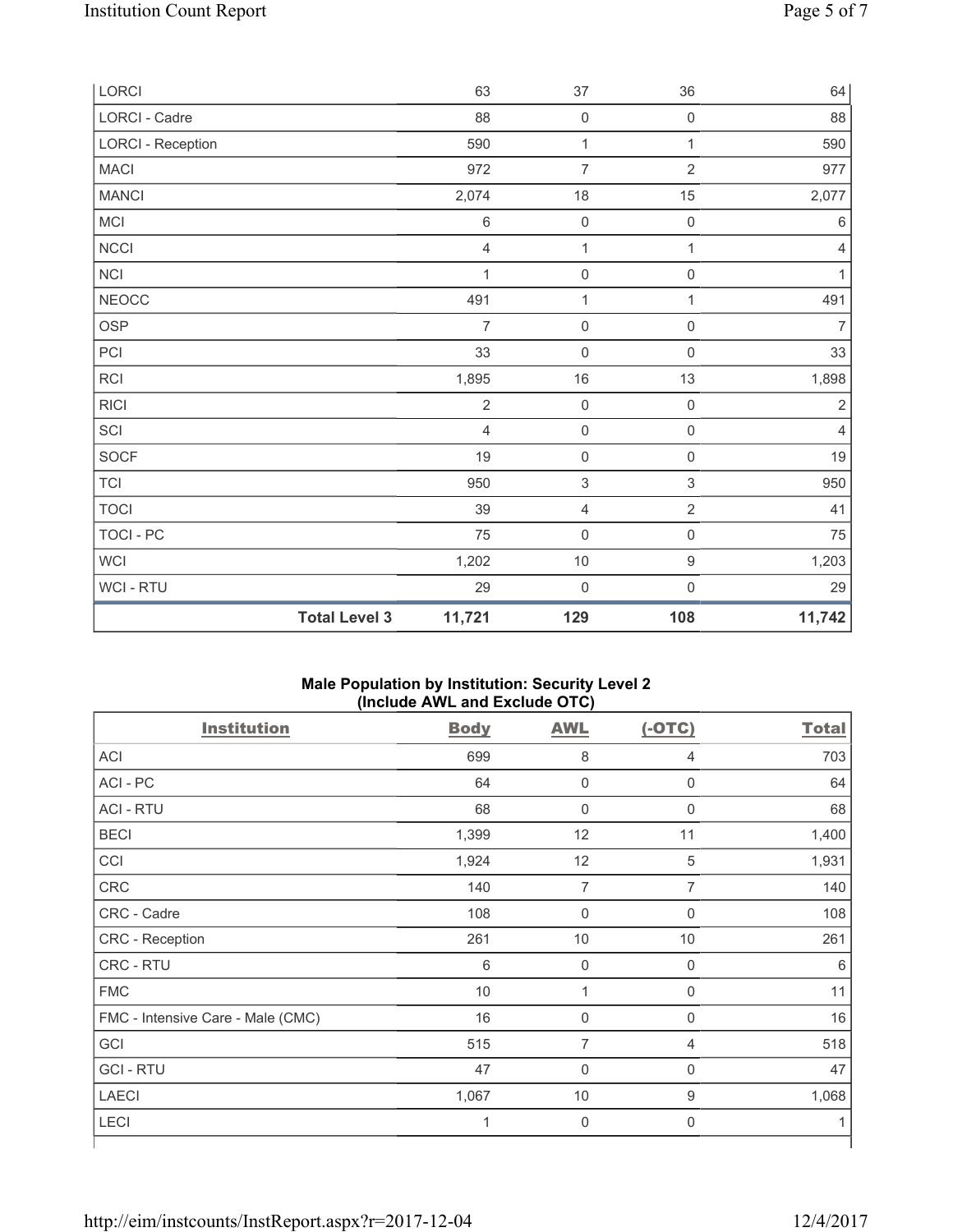| LOCI                     |                      | 1,248                     | 11                  | 5                         | 1,254                     |
|--------------------------|----------------------|---------------------------|---------------------|---------------------------|---------------------------|
| LORCI                    |                      | 103                       | 25                  | 24                        | 104                       |
| LORCI - Cadre            |                      | 43                        | $\mathsf{O}\xspace$ | $\mathbf 0$               | 43                        |
| <b>LORCI - Reception</b> |                      | 163                       | $\mathbf{1}$        | $\mathbf 0$               | 164                       |
| <b>MACI</b>              |                      | 84                        | $\mathbf 0$         | $\boldsymbol{0}$          | 84                        |
| <b>MANCI</b>             |                      | $\overline{4}$            | $\mathsf{O}\xspace$ | $\mathsf{O}\xspace$       | $\overline{4}$            |
| <b>MCI</b>               |                      | 1,477                     | 8                   | $\overline{4}$            | 1,481                     |
| MCI - Camp               |                      | 1                         | $\mathbf 0$         | $\mathbf 0$               | 1                         |
| <b>NCCI</b>              |                      | 1,311                     | 15                  | 10                        | 1,316                     |
| NCI                      |                      | 1,687                     | 25                  | 19                        | 1,693                     |
| <b>OSP</b>               |                      | $\overline{2}$            | $\mathbf 0$         | $\mathbf 0$               | $\overline{2}$            |
| PCI                      |                      | 718                       | 11                  | $\ensuremath{\mathsf{3}}$ | 726                       |
| RCI                      |                      | 225                       | 3                   | $\overline{2}$            | 226                       |
| <b>RICI</b>              |                      | 1,514                     | 23                  | 18                        | 1,519                     |
| SCI                      |                      | 957                       | $10$                | $\,6\,$                   | 961                       |
| TCI                      |                      | $\overline{2}$            | $\mathsf{O}\xspace$ | $\mathsf 0$               | $\overline{2}$            |
| <b>TOCI</b>              |                      | $\sqrt{5}$                | 1                   | 1                         | $\,$ 5 $\,$               |
| WCI                      |                      | $\ensuremath{\mathsf{3}}$ | $\boldsymbol{0}$    | 0                         | $\ensuremath{\mathsf{3}}$ |
|                          | <b>Total Level 2</b> | 15,872                    | 200                 | 142                       | 15,930                    |

### **Male Population by Institution: Security Level 1 (Include AWL and Exclude OTC)**

| <b>Institution</b>                | <b>Body</b>    | <b>AWL</b>          | $(-OTC)$            | <b>Total</b> |
|-----------------------------------|----------------|---------------------|---------------------|--------------|
| ACI                               | 638            | 4                   | 1                   | 641          |
| ACI-PC                            | $\overline{1}$ | $\mathsf{O}\xspace$ | $\mathbf 0$         |              |
| <b>ACI - RTU</b>                  | 36             | $\mathsf{O}\xspace$ | $\mathbf 0$         | 36           |
| <b>BECI</b>                       | 806            | 13                  | 5                   | 814          |
| <b>BECI</b> - Camp                | 491            | $\mathsf{O}\xspace$ | $\mathsf 0$         | 491          |
| CCI                               | 656            | $\mathbf{1}$        | 1                   | 656          |
| CRC                               | 71             | 4                   | 3                   | 72           |
| CRC - Reception                   | 87             | $\sqrt{5}$          | $\sqrt{5}$          | 87           |
| <b>FMC</b>                        | 424            | $\,$ 5 $\,$         | $\boldsymbol{0}$    | 429          |
| FMC - Intensive Care - Male (CMC) | 27             | $\mathsf{O}\xspace$ | $\boldsymbol{0}$    | 27           |
| GCI                               | 625            | 15                  | 8                   | 632          |
| GCI - Camp                        | 661            | $\mathsf{O}\xspace$ | $\mathsf{O}\xspace$ | 661          |
| <b>GCI-RTU</b>                    | 15             | 0                   | $\mathbf 0$         | 15           |
| <b>LAECI</b>                      | 690            | 4                   | 3                   | 691          |
| LECI                              | 4              | $\overline{2}$      | 0                   | 6            |
| LECI - Camp                       | 167            | 0                   | $\mathsf{0}$        | 167          |
| LOCI                              | 1,035          | 1                   | 1                   | 1,035        |